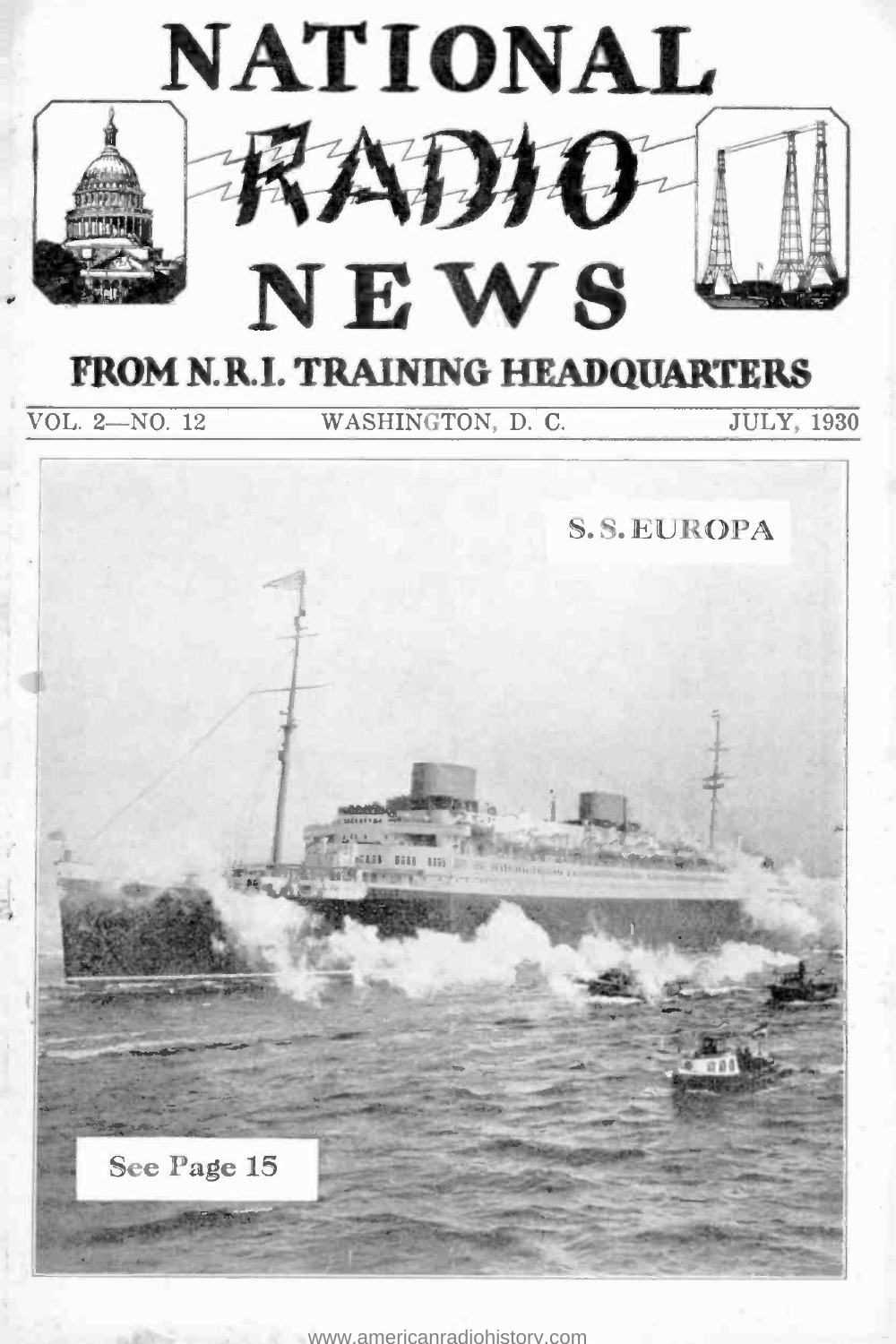

J.E. SMITH

 $\mathbf{O}^{\text{NE}}$  hundred and fifty-four years ago  $\mathbf{I}^{\text{T}}$  is a long jump from 1776 to 1930 as the fourth of this month, a great time is measured. It is even a greater the fourth of this month, a great

paper was signed to make all men equal one when vie<br>  $-$ to raise the lowly to the<br>
JULY 4TH plane of the lordly. Yet 1930 TO? plane of the lordly. Yet this Declaration of Independence which marked the birth of the equal, but rather gave all men equal, but rather gave all men equal

Every citizen of the new -born republic was given a chance but they were rewas given a thance but they were re-<br>quired to carve their own opportunities America—had he even mentioned these to succeed. Hardships, dangers, disappointments were faced  $-$  overcoming many and overcome by a few. Those who overcame these difficulties grasped rich rewards and founded some of the greatest fortunes existing in America today. Those who were overcome are forgotten. Who they were, what they did, is not known. They have simply new developments is still in its infancy. dropped out of the picture.

The same chance that was given every tomorrow. Sound today; sy<br>an back in July 4th, 1776, is open to sight and sound tomorrow. man back in July 4th, 1776, is open to every fellow today-the only difference is that hundreds of opportunities now exist which were then unknown. No longer are the musket and sabre the necessities of preservation—that day has passed. Today it's training and determination which decrees whether the future will find us forgotten or famous; in poverty or wealth. Today's history was made by the men whose untiring efforts and sacrifices created this nation out of a wilderness. Tomorrow's history will be made by the men of today possessing courage, ambition, and training.

I feel certain that N. R. I. men are going to be among those counted on Radio's Honor Roll. Already many stu-Radio's Honor Roll. Already many stu-<br>dents and graduates are making records we can to see that no hitches arise in<br>for themselves—many more are prepar- giving our students good service. Should. ing right now to follow in their footsteps. The future is indeed bright for letters be delayed, or a lesson late in these fellows. I am proud of every one of them.

IT is a long jump from 1776 to 1930 as one when viewed in the light of the many

advances made by science. 1930 TO ? Had Washington pre-dicted that in less than

two hundred years carriages would run without horses; that man would talk with his neighbor hundreds of miles away; that light would come from glass tubes; that man would fly; that pictures would be flashed from Europe to common facts of today, he would not have been elected President. Instead, people would have thought him crazy and probably confined him in a mad house.

Yet the developments made from 1776 to 1930 are nothing to those which will be made during the next few years. Radio-the latest and greatest of all Music broadcasted today; electric power tomorrow. Sound today; synchronized sight and sound tomorrow. More than 300,000 men employed in Radio today; 3,000,000 will be needed tomorrow. A Billion Dollar industry today; a \$10,000; 000,000 one tomorrow. The future has never been so bright and the men who are tying up with the rapidly advancing Radio industry are staring real opportunities in the face.

N R. I. is growing right along with Radio. Right now carpenters, plumbers, masons, and other workmen are add-<br>ing a new story

**NEW ADDITION** to N. R. I. head-<br>quarters.  $\begin{bmatrix} 1 & 1 \\ 0 & 1 \end{bmatrix}$ 

quarters. A 11<br>this activity naturally creates some conwe can to see that no hitches arise in giving our students good service. Should, by any chance, our reply to one of your reaching you, bear with us during the time this construction work is going on.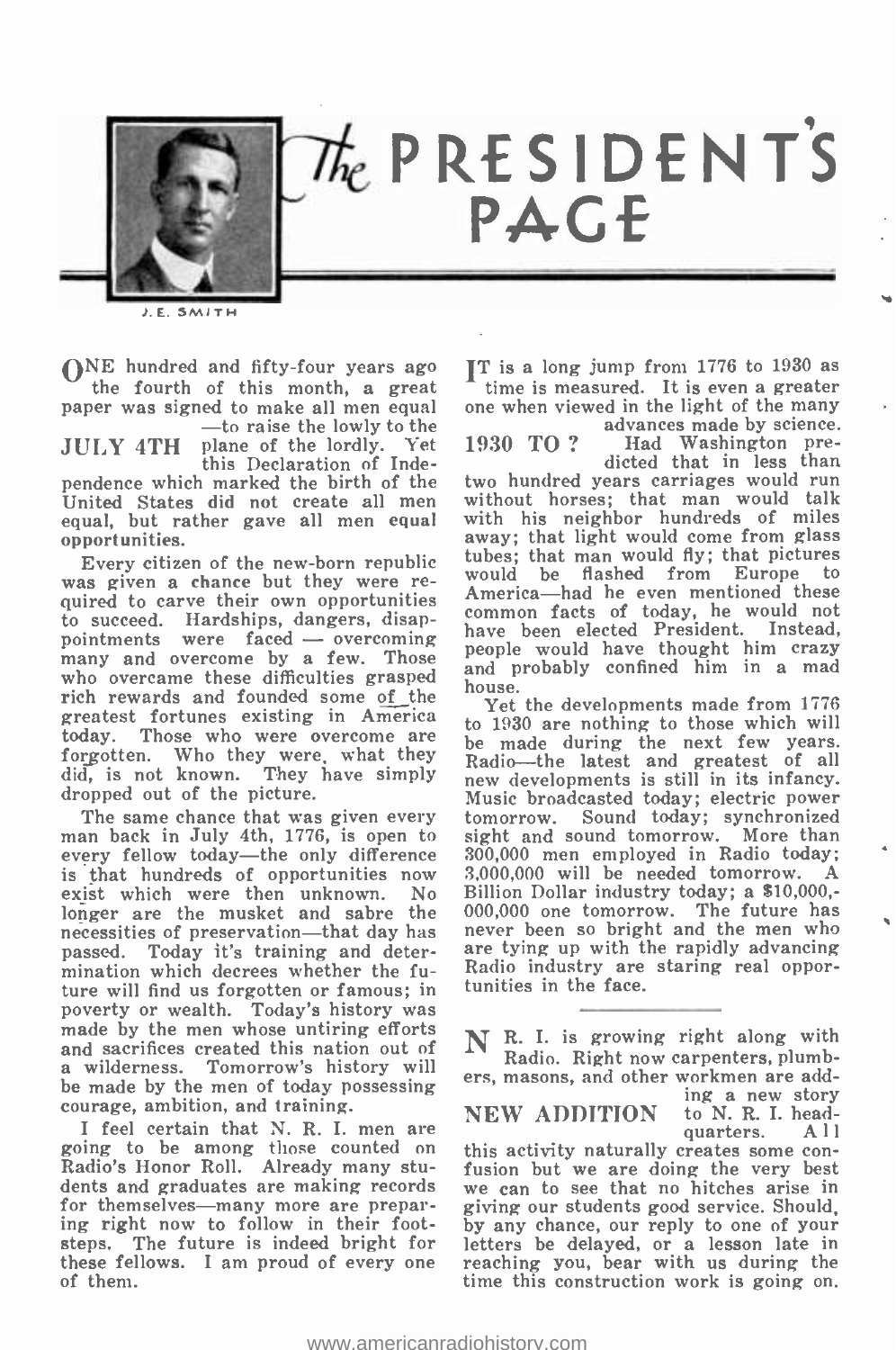# "ONE TIMERS"

## By John Howie Wright

(Editor, Postage and The Mailbag)

PERSISTENCY is a blue-white flawless diamond. Show me the man that is persistent and I'll show you either a  $\gamma_{\text{O}}$ <br>present success or a future success. I<br>am sick and tired of the "one timers" the men who tremble and shake before they try anything; then say, "I will try anything once," knowing in their shaky hearts they won't have the nerve to try again. Their cylinders are full of carbon. Their valves need grinding. They can roll down hill but they won't fight the uphill battle. Give me the man who works out a good idea, shoots out his lower jaw, sets his teeth, and tackles the work with persistency. We once knew a business man who had the tenacious persistency of a whole litter of year -old bull pups. He knew not fail-Fish" family once said to him: "It is a good idea but you will never put it over.<br>You are butting up against a stone wall." "I will show you," said B. P. Persistency, "I will go over the wall or under the wall; if I cannot do

either I will go through  $it''$  -and he did.

The "one timers" are everywhere. They are<br>producers of many popular melodies such<br>as "I Never Had a<br>Chance," "Opportunity Came His Way," "He<br>Was Born with a Silver Spoon," "He Is a<br>Lucky Dog," etc., etc. Luck be hanged. Luck

is not a patented prescription. It has three simple ingredients—think, work, stick. A man who will think; a man who will work; a man who will stick, can accomplish anything. If a man ap-<br>plied to me for a position and wrote but plied to me for a position and wrote but one line -"I am a thinker, a worker and a sticker"-that would be enough. Let him be long-haired or bald; lean or fat;<br>short or long; blonde or brunette; Jew or Gentile, I care not. He has the passwords.

John Howie Wright

You all know the "one timers." Those why try one cigar and knock it for the rest of their lives, forgetting that their liver was upside down when they smoked it.

Those who try one make of tire and knock it for the rest of their lives, forgetting that no tire can stand car tracks, car switches and 60% inflation. Those who advertise once in a newspaper or magazine and never advertise afterwards, forgetting that their copy might not have been well written. And, I could go on indefinitely.

They are legion, these "one timers," and they are all failures. I defy anyone to name a success in anything who was

a "one timer." Just stop and think. Can<br>you recall a single successful man of your ac-<br>quaintance who lacked persistency? Almost any business is a good business. Nine out of ten business men fail because they are "one<br>timers." Some men think but don't work. Some men work but don't stick.

The happy combination is think, work, stick. There are thousands of towns in the United States with a population less than 500. We know half a hundred business men who could start a six-story of them and make it pay. Why? They are not "one timers." They have developed their Bump of Persistency to the nth power. Try it. It's wonderful. Don't forget this-Persistency can be developed just as a muscle or a brain.



 $\mathcal{R}$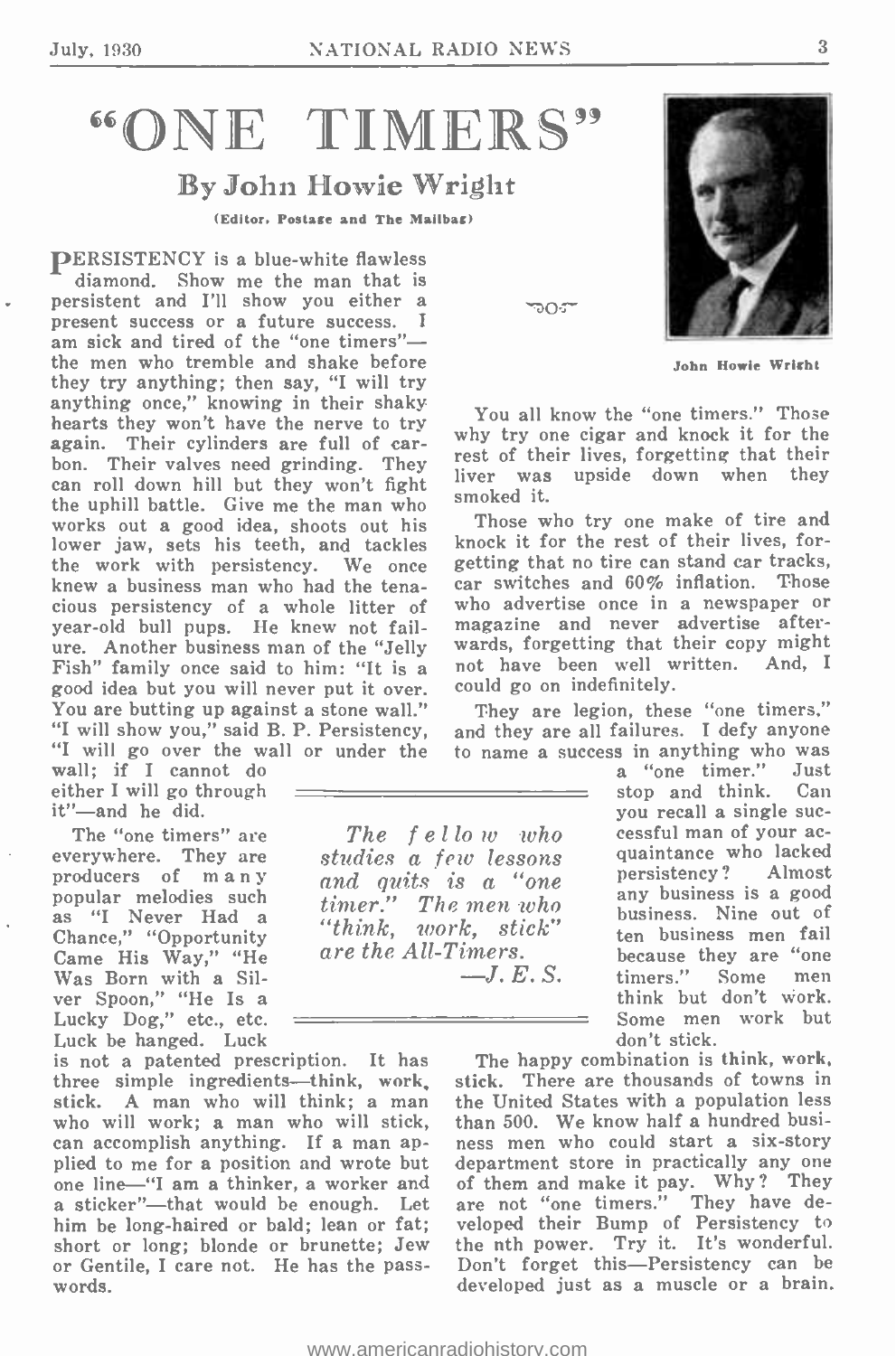# What The Well Equipped



## By JOSEPH KAUFMAN Chief of N. R. I. Consultation Staff

Every Radio -Trician is eventually faced with  $the\ question—what\ tools\ and\ testing\ equivalent$ shall  $I$  buy? A wise selection of equipment is a good investment while pitfalls exist for those who waste money in elaborate apparatus which is seldom used. Mr. Kaufman gives valuable suggestions on what to buy and when to buy it; he tells you of the most necessary tools and equipment for the service man.-Editor.

New students of Radio who have never done service work should consider the necessary tools as a "stock in trade" in actually rendering service. While it is wise to defer purchasing the more ex-<br>pensive equipment for repairing complicated electric receivers until the student has studied at least 20 or 25 lessons when he will have a definite mental picture of the actions which take place in the receiver, it is advisable that he serted into a hand drill and used to en-<br>actually prepare himself as quickly as large holes when necessary. A steel actually prepare himself as quickly as possible to do this work with all the diligence and thoroughness of a master with the building bug. A sturdy jack<br>mechanic. knife holds its place in practically every mechanic.

## Simple Tools

It is not simple to solder two wires, a insulation, and doing, illegitimately, a<br>wire to a lug, or make a neat connec-<br>tion unless one is trained to do it and<br> $\mathbb{R}_{\mathbb{N}} \times \mathbb{S}$ unless one has the proper tools to do it with. A set of simple but necessary<br>tools should contain 1, 2 or 3 screwdrivers, one for very small screws, one recommended to buy gradually, during<br>for the larger screws, and the largest the early part of the course. Many jobs<br>one for wood screws. Several pliers are which will bring in extra desirable, among which are: an electrician's pliers with side cutters, a combination nickel plated plier which can be profits can, in turn, be used to purchase expanded to take large nuts or bolts, a additional equipment. diagonal plier to clip wires lying close Along about lesson 15 or 16, a good to the subpanel or to the side or end panel. The hook nose plier is also de-<br>sirable for certain work. Many Radio-Tricians would never be without a Spin-connected in series with a pair of ear-<br>tite wrench to use with the 6-32, 8-32 phones, with the two free ends connected and 10 -32 nut as it does a better job than ordinary pliers, without butchering the appearance of the receiver.

An electric soldering iron is about the be tested for open or shorts. most valuable tool of the Radio-Trician. An alcohol torch is, of course, a valuable

device to use when necessity requires but practically all the work can be done with the electric soldering iron. A good iron is an investment that will give the best service in the long run.

When additions or corrections are being made or when the Radio-Trician is asked to build a device, a hand drill and set of steel drills are unquestionably handy tools. Reamers, too, can be inserted into a hand drill and used to en- large holes when necessary. A steel scriber for marking is useful for the man with the building bug. A sturdy jack<br>knife holds its place in practically every<br>trade and the Radio-Trician, too, finds it<br>a handy tool for cleaning wires, scraping

## uy Slowly

Most fellows have a good many of these tools but to those who do not, it is recommended to buy gradually, during which will bring in extra money such as installing aerials or making installations can be performed with these tools. These

deal of testing work is required. Simple, but important, tests can be accomplished by means of a small flash-light battery phones, with the two free ends connected to insulated points. With such a con- tinuity testing device, resistances, transformers, condensers, in fact, circuits can

When the student actually starts servicing receivers, questions arise whether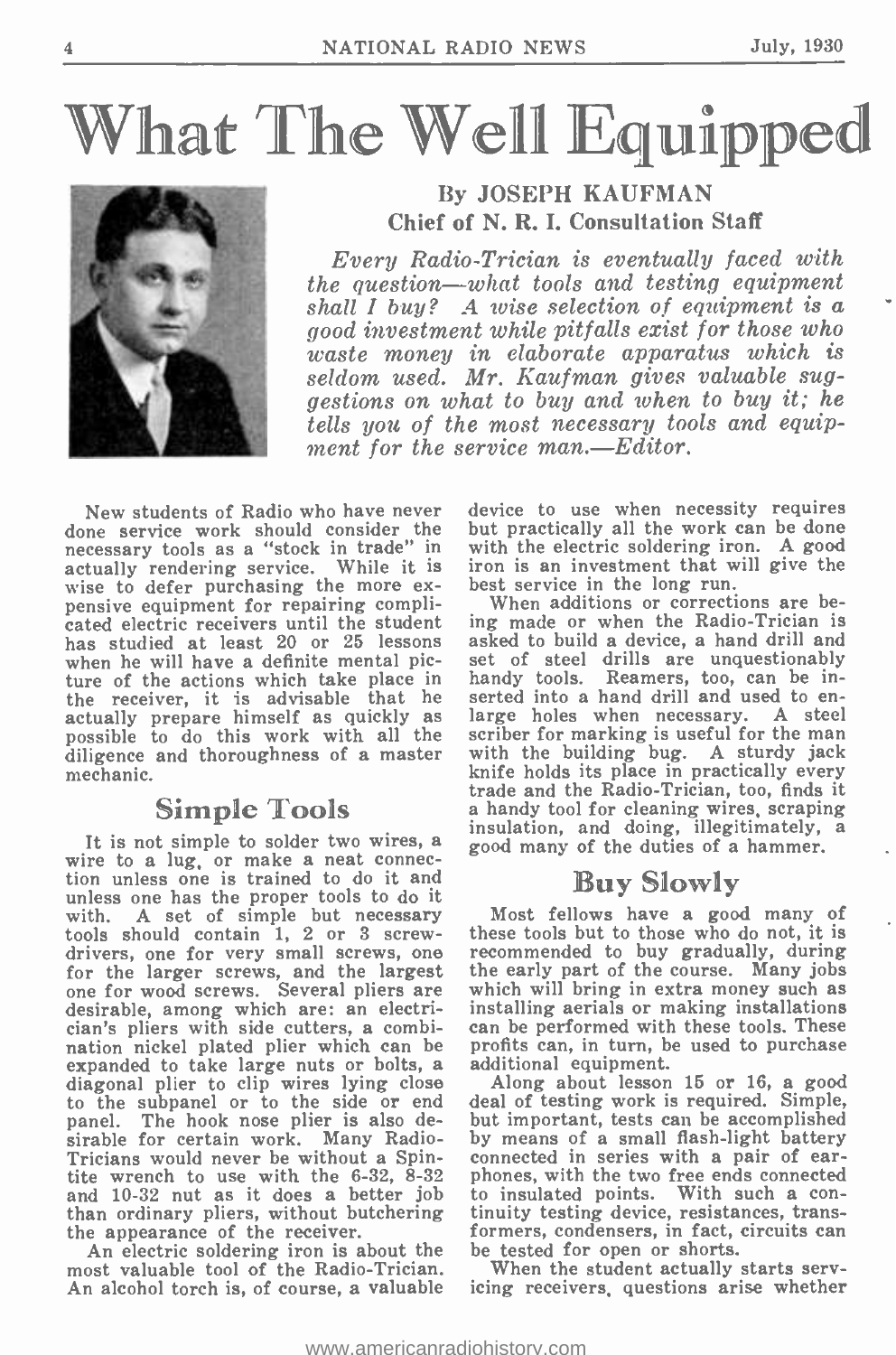# Service Man Carries

to buy a set analyzer or a couple of meters for actual voltage and current checking. If the student is handy with tools and can do fine assembling work, it is advisable to buy a good milliammeter with four or five multipliers, and an A.C. voltmeter having ranges of  $0-5$ ,  $0-15$ , 0-150 and 0-750 volts. The milliammeter should be 0-1 with the necessary resistances so as to be connected in series with the milliammeter and used as an 0-10, 0-250, 0-600 volt source. A single shunt might be required to perform measurements of 0-20 milliamperes.

Such measuring devices, which are free and detached, will enable the Radio service man to build direct reading ohmmeters, capacity meters, output meters<br>and even vacuum tube voltmeters which the work we do should be neatly done so and even vacuum tube voltmeters which might not be as easily accomplished if a small brush and some cheese cloth to the devices were in a completed set ana-<br>clean up the job should be tucked in a the devices were in a completed set analyzer. These instruments can be so arlyzer. These instruments can be so ar-<br>
ranged and placed in a complete con-<br>
tainer as to actually be a set analyzer. Whether it be tools, instruments or re-<br>
These instruments besides being the fun-<br>
placement parts. If These instruments besides being the fundamental ones required for ordinary reputable organization, and if it is a bench work are the base of all testing competitive article, you get a dollar's bench work are the base of all testing outfits and are a good investment to the service work.

Of course, a set analyzer is a worthtinually does repair work in the cus-<br>tomer's home. It gives the appearance of dignity and completeness which is valuable from a psychological point of view besides furnishing a practical testing outfit for service work. A good set or don't feel that you can afford them at analyzer is the only one worth having and in many cases, greatly assists in securing a good service job.

The energetic Radio-Trician, in answering service calls, goes completely of time later on to get them when you<br>equipped with his tools and set analyzer have the salary earning ability your equipped with his tools and set analyzer case. His carrying case should also con-<br>tain an assortment of replacement parts and accessories. That is, a full set of tubes, tested and of reputable make, together with an electric flash light,<br>staples, a lead-in strip, ground clamp, a three-cornered file, assortment of screws, nuts and washers, grid leaks, one or two small fixed mica condensers, one or two paper type by-pass condensers, sand  $pe$ paper, a mirror, solder and flux with  $\frac{\rho e}{\dot{m}}$ which to make the necessary permanent connections, always essential with good repair work. We must not forget that



Ready to make a service call. Graduate Clarence L. Brown, Indianapolis, Ind.. is prepared for all emergencies. Carefully selected tools and testing equipment play an important role in his work.

a small brush and some cheese cloth to

student planning to do any volume of Do not expect a \$20 instrument to be as<br>service work.<br>carefully designed and constructed as a A last word about buying material; worth of value for a dollar expenditure. Do not expect a \$20 instrument to be as \$75; one do not expect a 15-cent per pound tape to be as good as the 50-cent per pound variety. A service man lives by his reputation of rendering perfect<br>satisfaction; do it right the first time.

And remember, if you don't have elaborate tools or equipment right now, or don't feel that you can afford them at this time -don't worry. After all it's not the size of the tool kit that makes the service man—it's the amount of knowledge he has. There will be plenty of time later on to get them when you have the salary earning ability your N. R. I. training will give you.

This is the first of a series of articles especially written to help N. R. I. men. In forthcoming issues of the News prominent Radio authorities and Merchandising Experts will discuss questions of vital importance to the Radio-Trician.

Watch for these practical articles.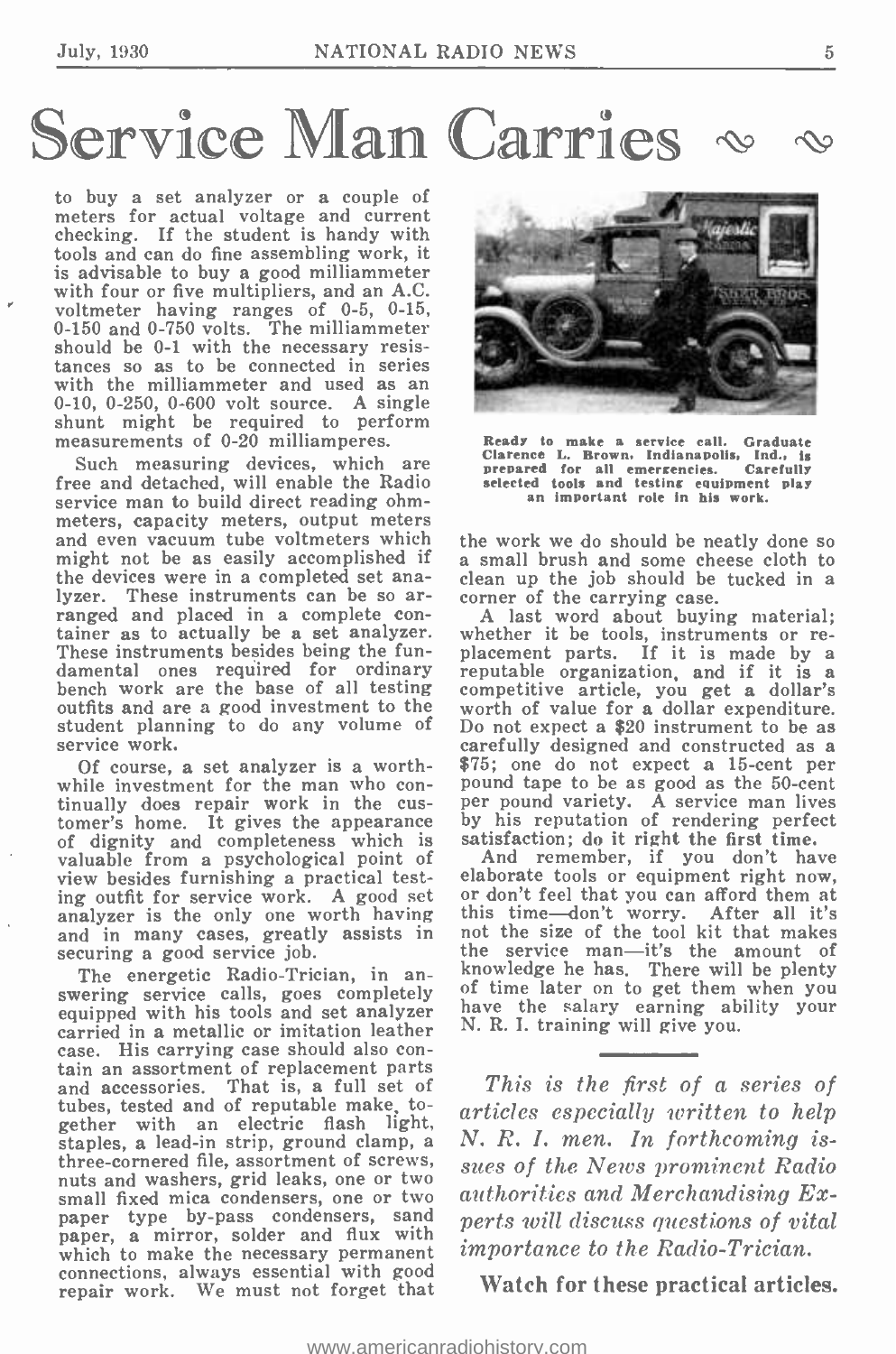## National Radio News

Published monthly in the interest of N. R. I. students and graduates, by the NATIONAL RADIO INSTITUTE 16th and U Streets, N. W. Washington, D. C.

J. E. SMITH, Publisher. E. R. HAAS, Editor.  $\begin{bmatrix} can. \\ \cdot \end{bmatrix}$ Copyright, 1930. NATIONAL RADIO INSTITUTE

Washington, D. C. July, 1930



## Above The Timber Line

E.R. HAAS When you reach the top<br>probably only one or two THE slopes of a moun-<br>tain are overgrown<br>with timber but the peaks above the "timber line" are usually barren. The higher you climb the fewer trees you find; when you reach the top<br>probably only one or two<br>il have a foothold. The

hardy pines will have a foothold. identical condition exists in every field of industry. This is shown by the following item in a recent issue of the Washington Evening Star:

"Baltimore, May 22nd. -A \$5,000 a year job is going a- begging here. Only one man, and he is not from Baltimore, has appeared to take the examination for<br>the \$5,000 job as Construction Engineer on the Prettyboy Dam, which the city is building as an additional water reservoir . . ."<br>Yet on the same day this examination was an-

Yet on the same day this examination was an-<br>nounced in Baltimore papers, the classified pages<br>were filled with advertisements for men to fill<br>I \$15. \$20 and \$25 a week jobs. Just think! One man was qualified to apply for the \$5.000 position while hundreds forced their way through employ-<br>ment offices to obtain the low pay Jobs.

The  $$5.000$  a year man had training to equip  $\overline{S}$  him for a good Job; the others were glad to get any kind of work. The employers had their pick of the untrained men; could offer to pay low  $\overline{A}$ wages because such labor is cheap. Yet, the man who wanted to pay \$5.000 a year could find only one man qualified for the Job.

The  $$5.000$  a year man's training paid. While Nother men were walking the streets or crowding  $\mu$  employment offices, simply fightling for a "break" and  $-\text{he}$  could fill a job that paid real money. In Radio right now, \$10.000 a year jobs which cannot be filled simply because of the shortage of trained men. That is why there are real opportunities for N. R. I. men. The fellows who study and get specialized knowl-The fellows who study and get specialized knowledge are the men who get the high salaried jobs.

There is plenty of room at the top but not even space to breathe at the bottom. The higher you<br>go, the less competition and the greater rewards. Set your goal upward -don't be satisfied in the valleys. Be the man capable of filling the \$5,000 position -not one of the thousands glad to get any Job that comes along. E. R. HAAS. Vice -Pres. and Director.

Get Your Friends Started

The BIG SUMMER CONTEST for new students is going over with a Bang! Make it a point to see each friend whose<br>name you have sent in as soon as you Have a real heart-to-heart talk with them about their future. Radio is their big chance—you will do them a big favor by getting them interested and started.

When you help a friend in this contest you help yourself-don't forget the prize money for all enrollments received by August 16. Get your friends to start earlier if possible. If you haven't sent their names in yet do it immediately. Envelopes postmarked up to midnight, July 4, will still get you the special bonus for promptness.

The Jenkins Television Corporation, 346-370 Claremont Avenue,<br>Jersey City, New Jersey, has prepared a very interesting pamphlet<br>on "How To Build Home Radio-<br>vision Equipment." N. R. I. men<br>are invited to write for this material.

## What Do You Want?

The National Radio News is published exclusively for the benefit of N. R. I. students and graduates. We want these pages filled with lively, timely items of interest to you. Authorities in leading Radio fields have frequently contributed articles; others are willing to do so. The want? Do you want more articles on Ship Operating? Aviation? Service and Repair? Television? Sales Tips? Public Drop a line telling us what you want address it to the Editor, National Radio News. Your suggestions are welcome and will govern future issues.

Mr. Haas, "Chief" Dowie and I are going to have a busy time selecting the winners in the big "RESULT" contest. Read the next issue of the News for details.<br> $-J. E. S.$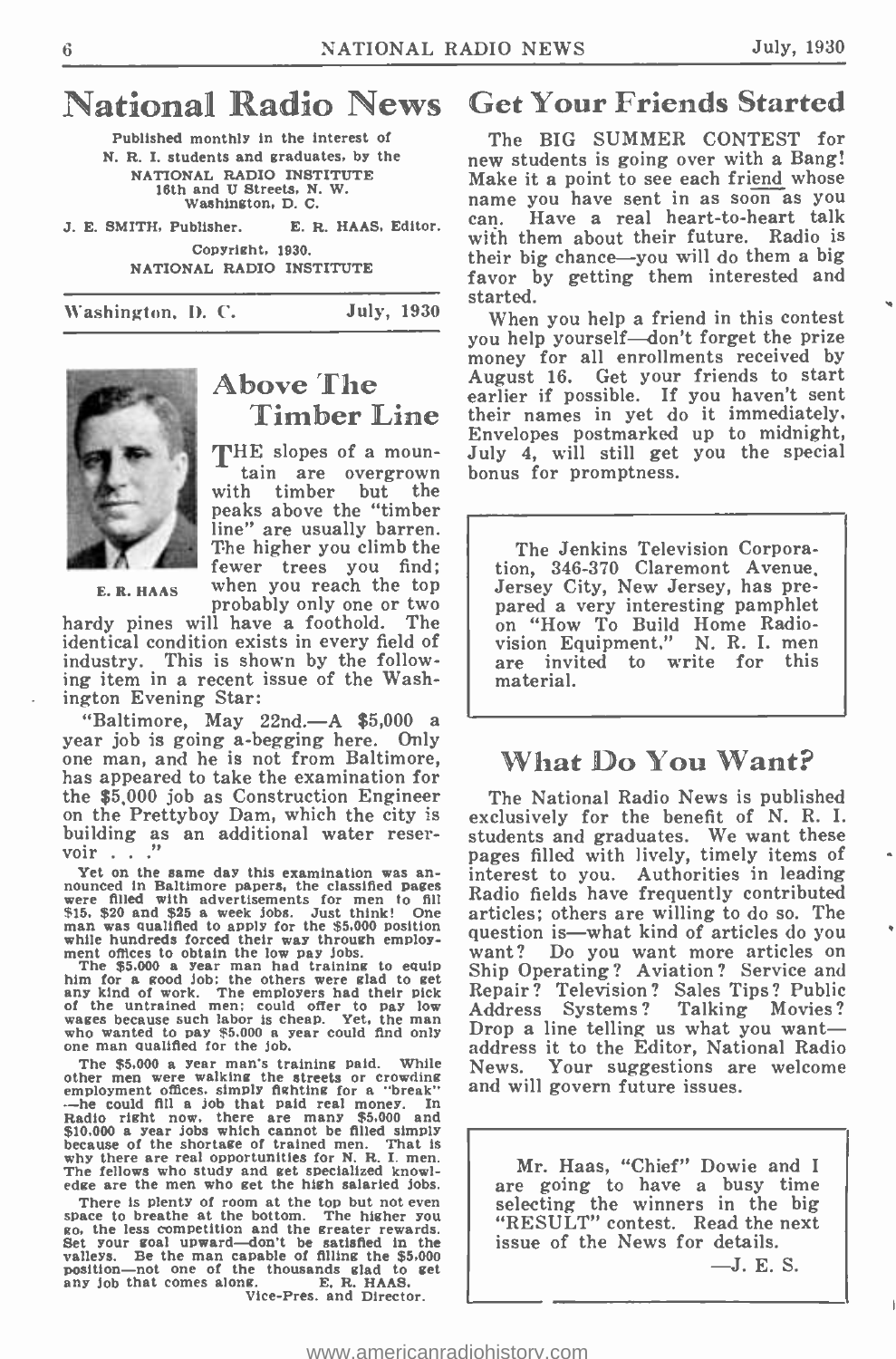## N. R. I. SERVICE MANUAL ON

### Apex Radio No. 48 and 48A Screen Grid Chassis

The No. 48 chassis is an eight-tube A. be made with a metal screw-<br>receiver. It uses three of the screen rotor is at ground potential. C. receiver. It uses three of the screen grid type 224 tubes, two type 227, two type 245 power amplifiers and one type 280 full wave rectifier.<br>It is designed to operate from a power

It is designed to operate from a power pletely down. If they are screwed in too supply of 110 volts, 60 cycle, but will tightly the capacity of the trimmer conoperate satisfactorily at from 95 to 125 denser which is added to the capacity of volts. The chassis is of all-steel con- the tuning condenser will be so high that struction and is entirely self-contained. the receiver cannot be tuned to a high

#### Tuning Condenser Alignment

If realignment is found to be neces- as possible and with the screw backed sary, first inspect the condenser. Note off at least one turn from the maximum that the end rotor plates of each section capacity. that the end rotor plates of each section are slotted. The purpose of this is to permit variation of capacity for one por- tion of the broadcast band without radically affecting the capacity at any other<br>portion. The trimmer condensers are small mica condensers on top of each of the four sections of the tuning condenser. bend slotted section of end rotor plate<br>They are connected directly across the of each condenser section in or out a They are connected directly across the of each condenser section in or out a tuning condenser over which they are slight amount to see whether output tuning condenser over which they are slig placed and their capacity is varied by metalsing or lowering the center screw.<br>Aligning is best done with a modulated the

oscillator.

Ordinarily the cover of shield must be on when the set is operating or the receiver will oscillate. In aligning, however, with the shield on, it would be possible to get at the trimmers but not at<br>the rotor plates. Fortunately, the tubes can be properly shielded and the com-<br>plete condenser exposed in a very simple slotted section on both ends of any rotor manner.

Remove cover of shield and turn the the same amount in each adjustment.<br>cover completely around so that the back For each material adjustment of s end is toward the front. Then, facing ted<br>the chassis, move the cover back about ting  $3\frac{3}{4}$ " and to the left about  $8\frac{1}{4}$ " and let it che  $3\frac{3}{4}$ " and to the left about  $8\frac{1}{4}$ " and let it checked. In other words, after every addown on the chassis shield so that the justment turn the tuning knob back and tube shields are between the grid wires forth until maximum deflection of output of the 224 tubes. In this way the grid meter is obtained before proceeding to of the 224 tubes. In this way the grid meter is obtained before wires are shielded and the complete con- make the next adjustment. wires are shielded and the complete con-<br>denser exposed.<br>First tune in a signal at 1400 kc. and low the same procedure. Lastly tune in<br>in a signal at 1400 kc. and low the same procedure. Lastly tune in

adjust the trimmer condensers to resonance. If output meter is being used, set the volume control so that meter deflection shows less than 50 -volt output. Adjust the two outside trimmers first, turning the screw down until the output starts to drop. Then adjust the two middle trimmers to resonance, lowering or raising the screw until maximum deflection is obtained. Adjustment may

be made with a metal screw -driver as the

An important point to remember in adjusting the trimmer condenser is that the screws should not be turned comtightly the capacity of the trimmer conthe tuning condenser will be so high that frequency signial. In general, obtain alignment with the trimmers as far out off at least one turn from the maximum

The trimmer condensers are cies as explained below. With the re-<br>ca condensers on top of each of ceiver still tuned to the 1400 kc, signal After the trimmer condensers have been adjusted at 1400 kc. they should not be changed in any way when aligning the tuning condensers at different frequencies as explained below. With the rebend slotted section of end rotor plate of each condenser section in or out a slight amount to see whether output meter deflection is at a maximum.

Next tune in a signal at 1000 kc. Bend the slotted section of end rotor plate on each side of the first bank of the tuning condenser in or out until maximum reading is obtained on output meter. Follow three and four of the tuning condenser. The section of the plate which should be bent is the last one which is in mesh with the stator section. The corresponding section should be bent in or out about

For each material adjustment of slotted rotor plate section the tuning or setting of rotor for resonance should be justment turn the tuning knob back and forth until maximum deflection of output

Next tune in a signal at 800 kc. Fola signal at 600 kc. and again follow the same procedure. The condenser will then be properly aligned.

#### Uncontrolled Oscillation

There is very little possibility of oscillation in the No. 48 chassis. The circuit is exceptionally stable due to the low plate to grid capacity of the 224 tubes and the thorough shielding used.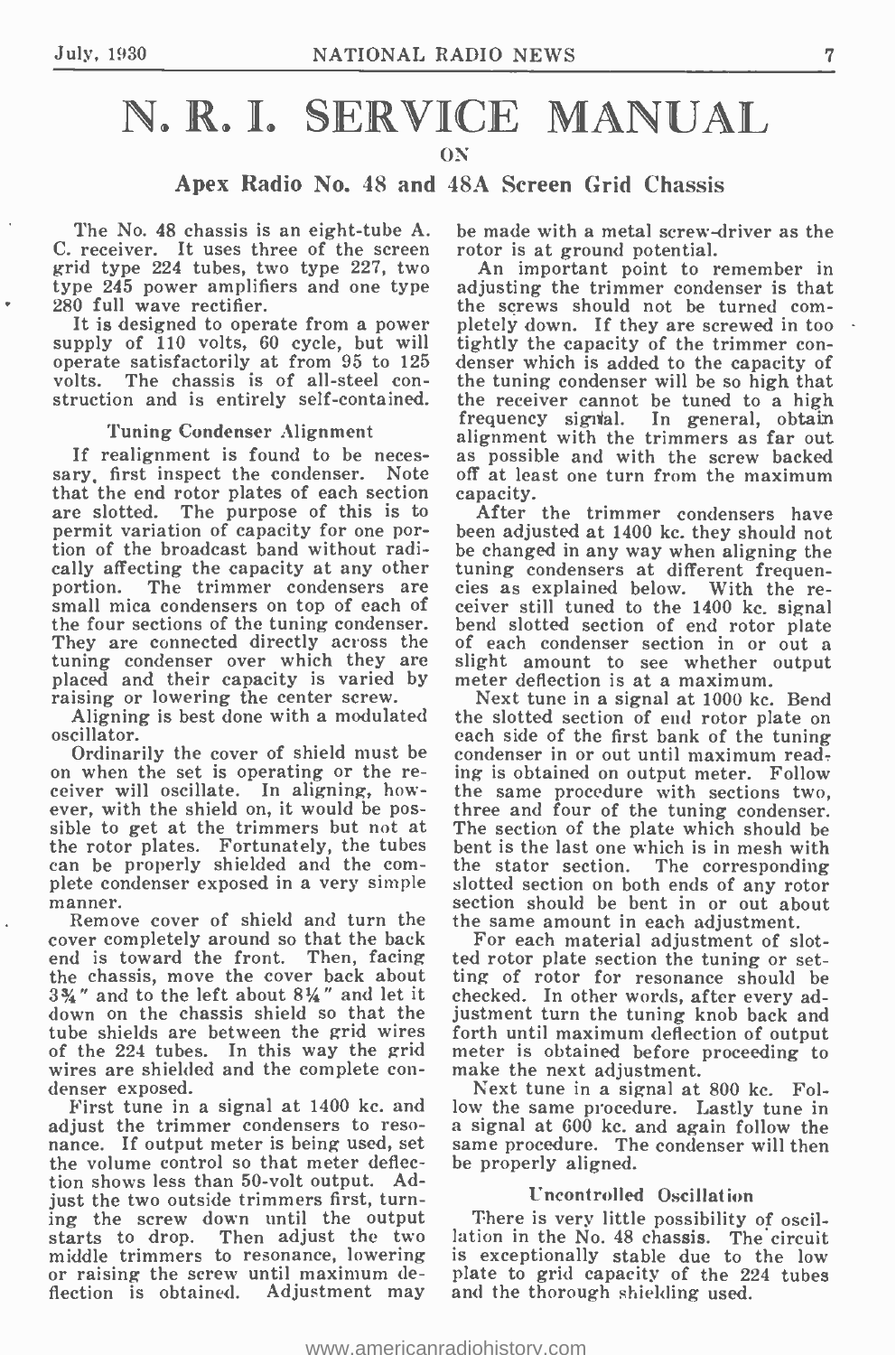Should the No. 48 chassis oscillate on transformer between t<br>being connected up it may be due to 224 secondary is not proper<br>tubes whose characteristics vary con- cessive hum will result. siderably from the standard. In case of

It is necessary to have the cover of ponent of the heater voltage into the chassis shield on when the set is operat- grid circuit. An open cathode connecing, otherwise excessive oscillation will be experienced. The cover has on it the tube shield plates which electrostatically isolate the R.F. and detector tubes and grid circuits.

oscillation. After the tubes have been checked as explained above, check the by -pass condensers and the connections to them. A shorted detector plate choke Probably the most prominent cause of will also cause oscillation. In general, a low volume is defective tubes. In any will also cause oscillation. In general, a poor ground connection to the subpanel case of low volume, therefore, procure a<br>at any point will cause oscillation. These new set of tubes that have been tested

transformer between the primary and secondary is not properly grounded ex-

oscillation, therefore, change the 224's 224 tubes will cause an excessive hum around and also try out some new ones. due to the introduction of the A.C. com-A heater to cathode short in one of the 224 tubes will cause an excessive hum ponent of the heater voltage into the tion in this type of tube also causes hum.

#### Low Volume

An open by-pass condenser will cause more than ample volume. If the volume The high gain of the No. 48 chassis and the 245 push-pull output provide is low, there are a number of possible causes in the chassis and accessories as follows:

Probably the most prominent cause of case of low volume, therefore, procure a

| Type<br>οf<br>Tube | Position<br>оf<br>Tubes | "A"<br><b>Volts</b> | "B"<br><b>Volts</b> | Control<br>Grid<br>"C" Volts | Screen<br>Volts | Screen<br>Current<br>MA | Cathode<br>Volts | Plate<br>MA     |
|--------------------|-------------------------|---------------------|---------------------|------------------------------|-----------------|-------------------------|------------------|-----------------|
| 224                |                         | 2.4                 | 181                 | 3.4                          | 90              | .25                     | 3.4              | 4               |
| 224                |                         | 2.4                 | 181                 | 3.4                          | 90              | .25                     | 3.4              |                 |
| 224<br>227         |                         | 2.4<br>2.38         | 181<br>75           | 3.4                          | 90              | .25                     | 3.4<br>9         |                 |
| 227                |                         | 2.39                | 105                 | 6                            |                 |                         | ß                | $\frac{1}{4.3}$ |
| 245                |                         | 2.45                | 187                 | 41                           |                 |                         |                  | 12              |
| 245                |                         | 2.45                | 187                 | 41                           |                 |                         |                  | 12              |
| 280                | 8                       | 5                   |                     |                              |                 |                         |                  | 38              |
|                    |                         |                     |                     |                              |                 |                         |                  | Per Plate       |

should be inspected for high resistance joints and lacquer at ground contact

#### **Excessive Hum**

The design of the power pack and arrangement of the filter condenser in the volume is weak pick-up due to faulty 48 chassis is such that the hum output antenna or antenna being in a shielded 48 chassis is such that the hum output ant voltage is very low. With no signal it located is scarcely audible. If there is an ex- cessive A.C. hum this may be due to a number of causes.

excessive A.C. hum are defective tubes,<br>of which the 280 and 227 are generally responsible. In every case, therefore, of excessive hum try out a new set of tubes and note any difference in performance. The hum may be due to external pick -up. Disconnect antenna and ground from set Realignment should not be attempted un-<br>and see if hum disappears. less the other possibilities of low volume

If the .1 Mfd. choke condenser is shorted or open an excessive A.C. hum<br>will result. Other causes are shorted or grounded filter choke, open or shorted faulty speaker, defective push-pull transfilter condenser, grounded audio cut-off for choke and defective wiring in grid circuits. If the shield plate in the power

or have been pperating satisfactorily in another receiver. Insert these in the chassis one at a time and note any dif-

number of causes.<br>Among the most prominent causes for will be weak because of the shielding Another very common cause of low volume is weak pick-up due to faulty location. The antenna and lead-in sys-<br>tem should be inspected for poor connections and grounds. If the antenna is<br>in or near a steel building, the pick-up effect of the steel. In a case of this kind try out a new antenna in a different location.

> Tuning condenser misalignment will throw the R.F. stages out of resonance and one of the results will be low volume. Realignment should not be attempted unhave first been investigated.

> Other causes of low volume are low line voltage, wrong speaker connections, former, and open audio cut-off choke. These parts may be checked as shown in continuity tests.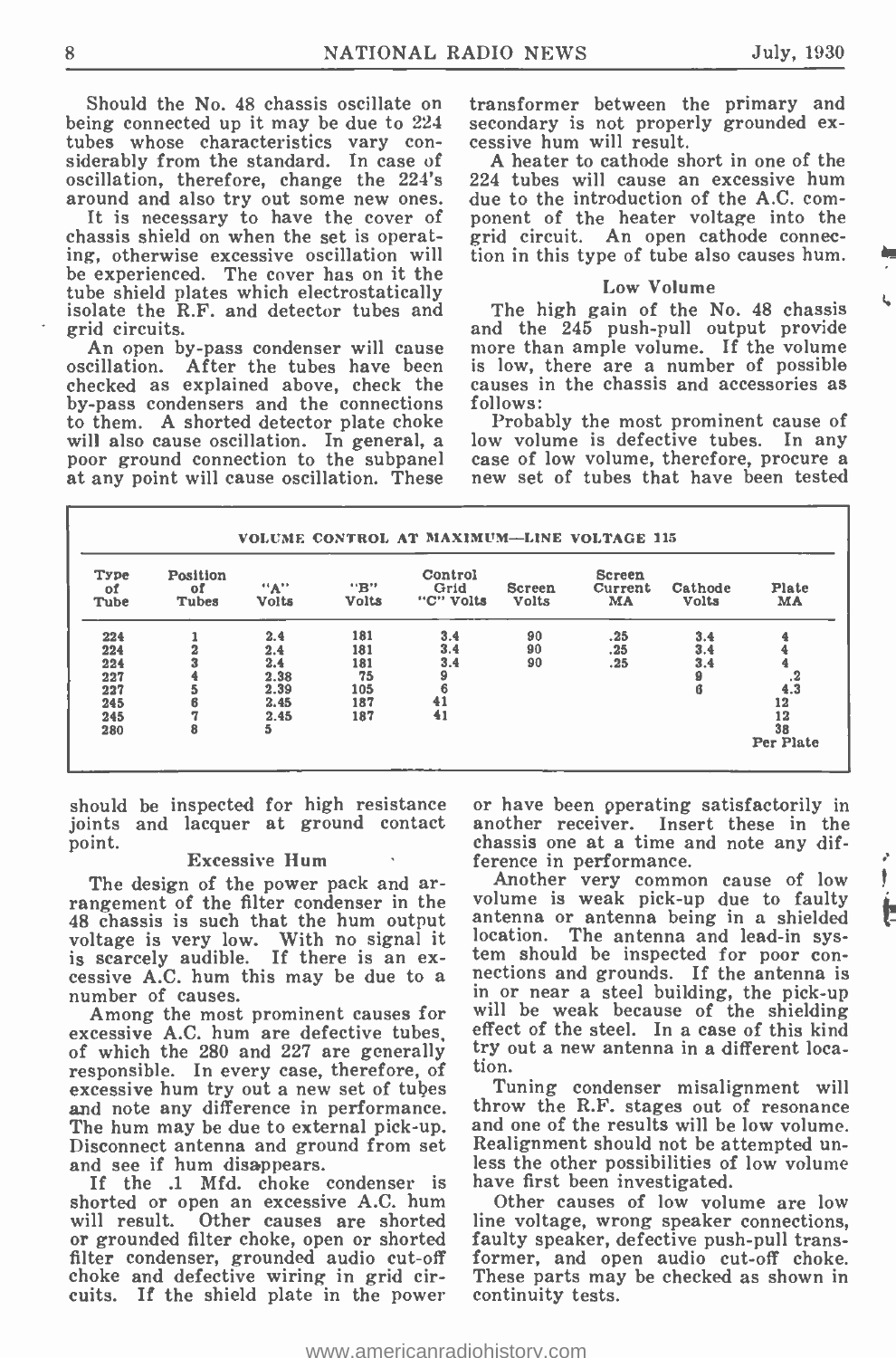ף<br>ג-

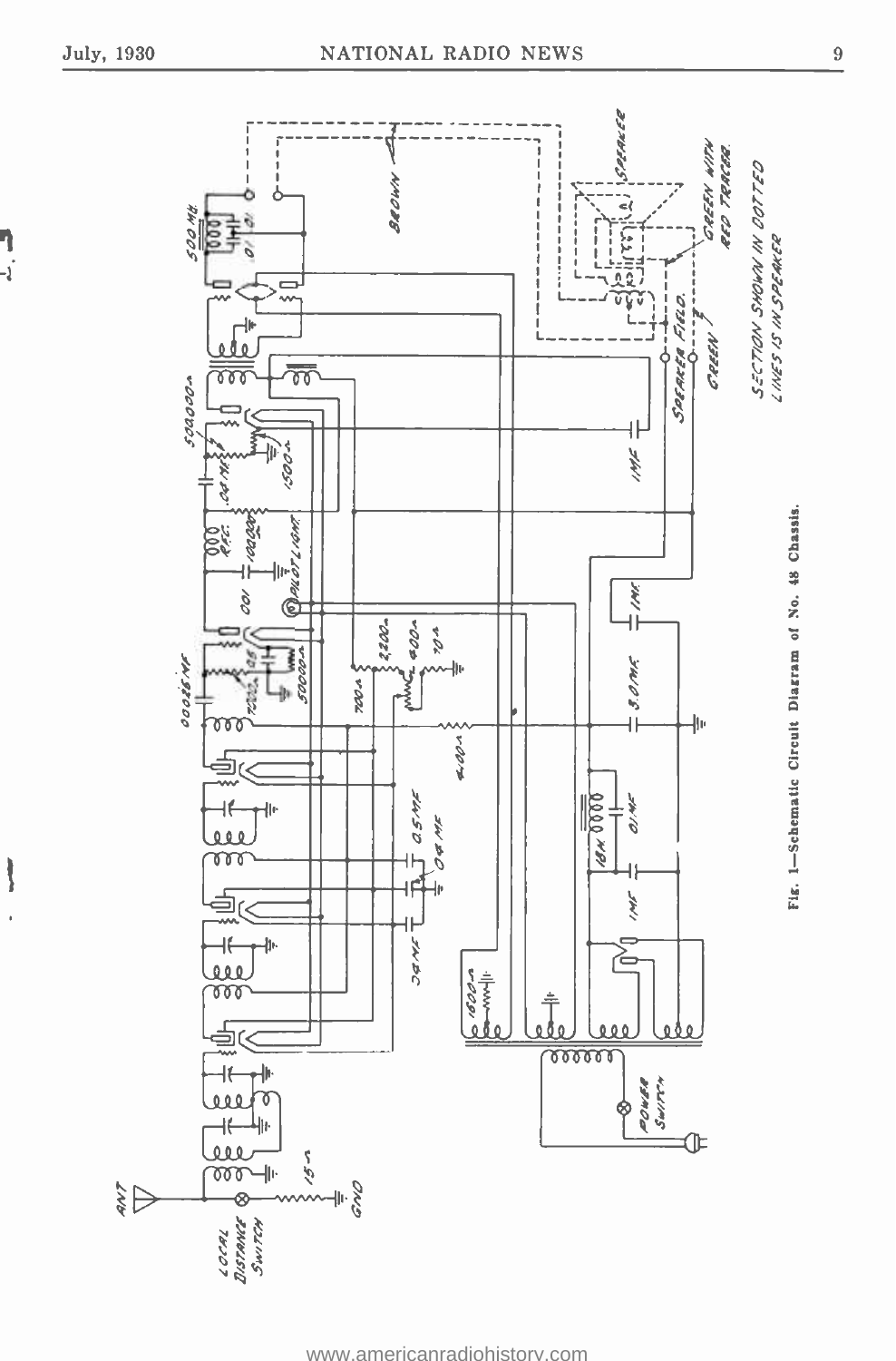#### Power Transformer

The power transformer supplies all filament A.C. voltages and the A.C. voltage for the 280 plates which, when rectified by the 280 tube and filtered, furnishes the D. C. for plate and grid  $\frac{qu}{hv}$ voltages.

If the transformer heats up exces- sively or the voltages at the sockets are incorrect, not due to defective tubes or control of a wire-wound type. wiring, check the transformer by means  $\frac{u}{v}$  There is little danger that a control of of continuity tests shown in continuity chart.

The 224 and 227 filament winding and<br>rh voltage secondary winding are high voltage secondary winding grounded through the center tap of these is badly worn or dirt or grit is allowed windings. The center tap of the  $245$  to gather on the wires. The volume conwindings. The center tap of the 245 filament winding is grounded through a 1600-ohm biasing resistor. Place one in the vicinity of powerful broadcasting of continuity meter test prods on sub-<br>panel and the other on the terminals of explained in the next sect these windings to see if they are properly grounded. The 280 filament winding and primary of power transformer are not connected electrically with the construction with No. 48 Chassis except<br>ground and there should be, therefore, that it is designed for 25 cycle, 110 volt no continuous circuit between the terminals of these windings and the sub-<br>panel.

The primary of the power transformer is separated from the secondary by a

shield which is grounded on the frame of the transformer at the top.

#### Volume Control

The volume control is of the radio frequency control type and is made possible<br>by the use of heater type tubes. By by the use of heater type tubes. varying the biasing voltage supplied to the control grid of the 224 tube, effective control is obtained with a 400-ohm vol-

this type will ever give trouble. It is positive, smooth in operation and does not cause distortion in reproduction. It will never become noisy unless the wire is badly worn or dirt or grit is allowed trol is assisted in reduction of volume stations by the local distance switch as explained in the next section.

#### Model No. 48-A

Chassis No. 48-A is almost identical in construction with No. 48 Chassis except operation. All parts as used in the No. 48 Chassis are used in the No. 48 -A with the exception of the power transformer and the .1 Mfd. choke condenser which is connected across the filter choke.



Fig. 2-Top View of No. 48 Chassis Showing Sequence and Speaker Connections.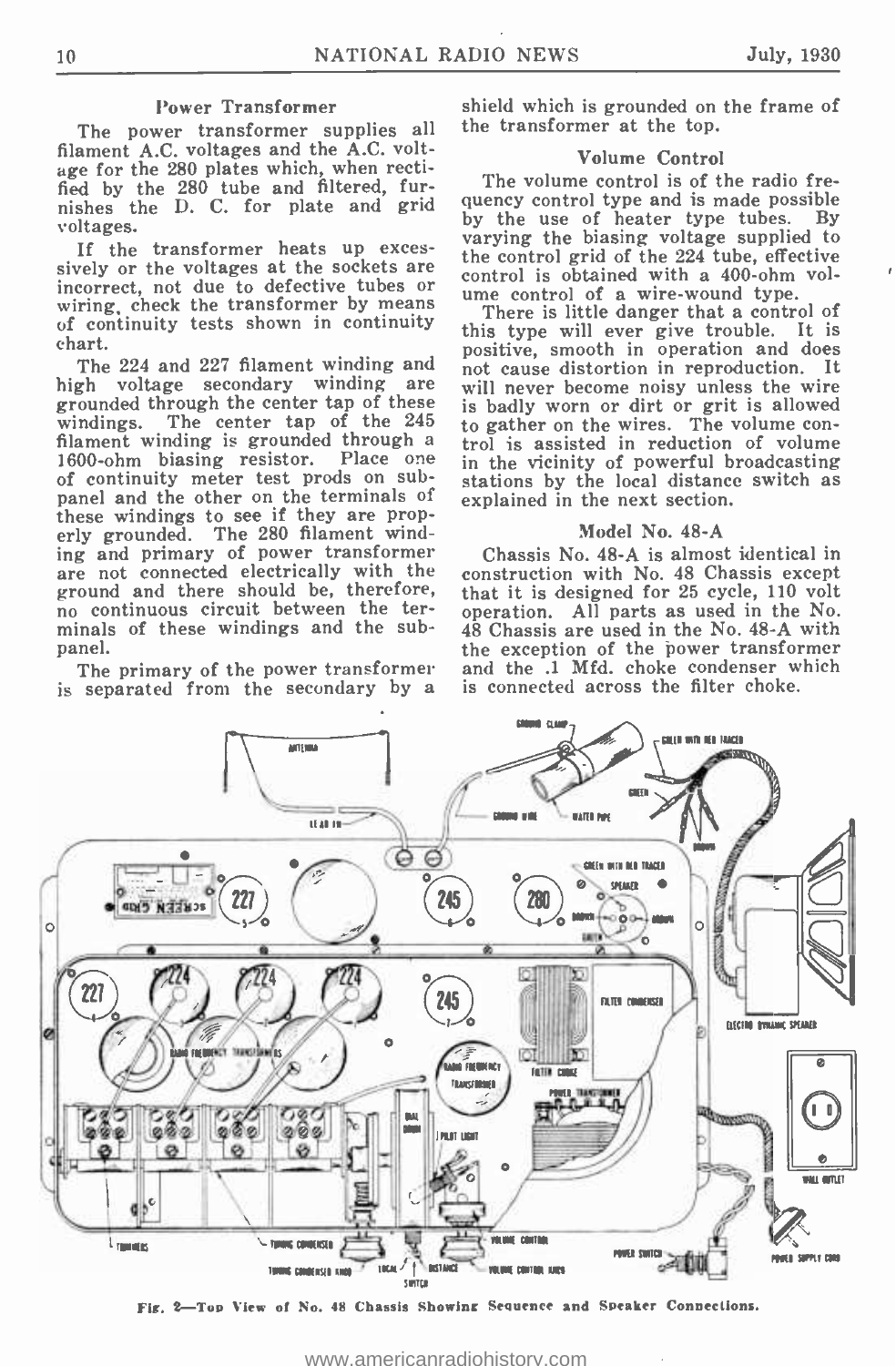# R. M. A. Show Important The Student Mailbag To Radio Industry<br>To Radio Industry<br>Of the dozens of Radio shows to be  $\frac{10b}{20b}$ . I have installed the "synerodisk" Sound

Of the dozens of Radio shows to be solution is that in the Imperial Theatre here. It sure that the low a system in the Imperial Theatre here. It sure held in different cities during the sum-<br>sives a fellow a thrill to put mer months probably none were more important to the Radio Industry than the Radio Manufacturers Association show short<br>held June 2-6, in Atlantic City's new  $N = N$ . Y. \$15,000,000 Civic Auditorium. More than "The results obtained with the business cards 30,000 members of the Radio Trade and the 8th lesson I have made exactly \$218.35 in my Industry from all sections of the country spare 30,000 members of the Radio Trade and attended this sixth annual convention. More than 200 Radio manufacturers filled the main 35,000 sq. ft. exposition floor Baltierra, Mo with millions of dollars worth of new Radio equipment.

It was noted that several important manufacturers in the electrical and automotive field who had never entered Radio<br>before, made their debut with a display before, made their debut with a display  $\frac{B\sigma x}{\sigma}$  of Radio receivers for the first time. New models of the old line Radio sets  $\begin{array}{cc} \text{late} \\ \text{I} \text{B} \end{array}$  were likewise presented prior to the  $\begin{array}{cc} \text{I} \text{B} \text{B} \end{array}$ were likewise presented prior to the<br>public presentation in the Autumn.

The Trade show answered a good many questions which had been puzzling Radio News, Mr. Joseph Kaufman, who headed three dollars in one month." Wilmond N. P. Line delegation of the Shemman R. F. D. 8. Lancaster, Pennsylvania. N. R. I.'s delegation at the Show, will His survey of the problems facing the Radio industry contains valuable points for all Radio men.

## N.R.I. Graduate To Manage Audition

Graduate Donnell O'Connor, Manager - Announcer of Radio Station WBT, has been appointed Manager for both North Carolina and South Carolina for the work, sood pay, clean work, your own home, car, fourth Atwater Kent National Radio Auof the details of arranging State auditions of the young singers in both the Carolinas who will compete this year for the \$25,000 cash award and the scholarship offered by the Foundation to national finalists.

Graduate O'Connor's voice is well known throughout the Carolinas and the  $_{\text{more}}^{\text{off}}$ South in general. He was picked for this important post because of his wide experience in broadcasting and general knowledge of the Radio industry. He will be able to offer valuable aid and advice to the young vocalists of the Carolinas who seek fame and fortune of the microphone.

sives a reliow a turn to put over a non interesting and I owe it all to my training with you. Inclemently every cent that my course with you cost me was repaid in this one job." Harold W.<br>me was repaid in this one job." H

spare time, or which business cards. I made enough<br>had received the business cards. I made enough<br>iesson and then had some money left." Domingo<br>iesson and then had some money left." Domingo<br>Baltierra. Motor Route No. 1, Bo

"Since I wrote you last I have made  $$91.30$  so<br>that's not doing bad for a small village and<br>farming district. I feel sometimes that I'd like<br>the servicing to slacken up a bit so as to give<br>me a chance at my lessons." Joh Box 240, Richmond Hill. Ont., Canada.

"I have been sending in my lessons so slow<br>lately that you probably think I am getting lazy.<br>I have been very busy servicing the Radios that <sup>I</sup>sold as well as a lot of cash repair work." D. J. McCauley, 61 Washington St., Denver, Colo.

"I have been servicing Radios ever since I<br>finished your twenty-second lesson and made a<br>success of it. The few extra pennies I made came<br>in pretty handy. My best was about ulnety-<br>three dollars in one month." Wilmer E. H

"I have distributed my cards over the com- munity so that they would reach every set owner and by the looks of things my competitor will have tough sledding from now on. as he had had no special training." C. E. Harmon, Lilly Chapel.<br>Ohio.

"I started to work two weeks before Christmas.<br>I do not work under anyone and I have a sales-I as not work under any one and I have a sales-<br>
man working under me. I get \$25 a week as a<br>
salary and 10% on all radios sold. I didn't know<br>
a thing about radio before I started to take the<br>
course of N. R. I. Thanks to tanning, Pa.

"Since I enrolled the total receipts for repair<br>work, installations, and so on would pay for my<br>course four times over. I would advise every<br>young man to enter Radio. You're never out of<br>work, sood pay, clean work, your ow J. Maki. Creishton Mine, Ont., Canada.

"I received the Radio -Trician cards. and passed out about 15 of them. In a week I had my hands full. I found that practically every set owner in my neighborhood desired some improvements on<br>his receiver." Andrew Scotti, 331 Connecticut,<br>Highland Park, Michigan.

'I have taken full charge of the Service Department of the R. M. Ralston. Inc. I have two assistants with me. I have earned the average of \$210 a month and 1 am determined to earn more later." George Miyagawa. 606 Williams St.. Kalamazoo. Michigan.

The big "RESULT" contest starts August<br>1st. Every student and graduate is eligi-<br>ble. The August News will carry full details.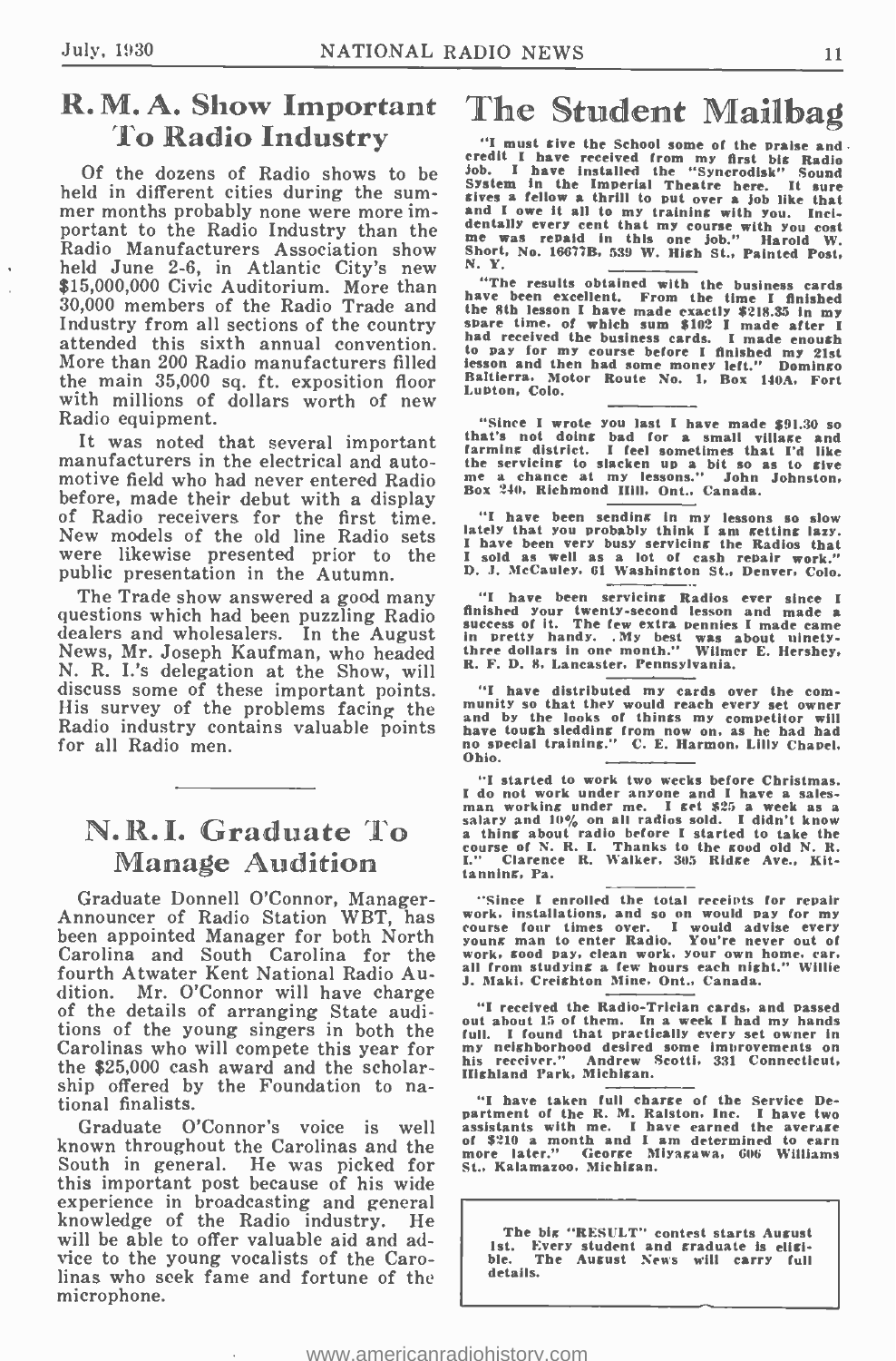# Radio Opportunity Fields



By P. J. MURRAY, Manager of

Mr. Murray does more than help Graduates get good jobs-he helps them select positions for which they are best fitted by inclination and temperament. He tells you now about  $ship$  operating  $-$  the requirements. opportunities and nature of the work. Students and Graduates interested in this field will find valuable pointers given by a Vocational Expert.

It's my job to fit the square peg into the square hole. That's why I put down red -blooded men who crave adventure as the best fellows for sea operating jobs. Not only is ship operating since his clothing, food and quarters are<br>the oldest commercial branch of Radio, provided. It is not at all unusual for an the oldest commercial branch of Radio, but it also offers travel, romance, and open adventure. New York, Havana, Liverpool, Singapore-the ports of the world are the ship operator's home. From the up his ship and locate<br>Boltic to the South Seas these men are branch of land Radio. Baltic to the South Seas these men are keeping their ships in constant communication with ports and other vessels. The lives of hundreds depend upon their

ability, so it is evident that while enjoying a rich, full life, their re-

Right now no other field so sorely needs trained men for operating jobs than the shipping industry. Government rulings re-

garding safety at sea require all ships The point of this is clear when it is con-<br>of the first and second class to maintain sidered that should Radio apparatus beof the first and second class to maintain Radio watches. Stiffened requirements for obtaining commercial licenses means that skilled operators are needed. Here in our own Employment Department, we cannot fill the big demand due to the

is very satisfactory as it includes many things in addition to salary. The average freight and small passenger ship lines pay from \$95.00 to \$150.00 a month; \$100.00 to \$175.00 a month on the larger an operator can secure his license. No<br>passenger liners: and as high as \$200.00 man is acceptable for a ship operating passenger liners; and as high as \$200.00

a month on board privately owned yachts. The operator is ranked as an officer of the ship and enjoys an officer's privilege. The money he earns is absolutely clear since his clothing, food and quarters are provided. It is not at all unusual for an operator to save \$1,000.00 during his first year at sea. These savings provide a nice nest egg when he is ready to give up his ship and locate in some profitable branch of land Radio.

Ship operators earn good incomes because they are highly trained men. It is no longer sufficient for the operator simply to understand

how to send and receive<br>Code messages. The higher requirements<br>for obtaining the U.S. Government license has necessitated a thorough, complete knowledge of the principles of reception and transmission.

The compensation a ship operator gets after students have mastered the necescome out of order at sea, the lives of many would be endangered if the operator were unable to make necessary repairs. The importance of expert knowledge of Radio equipment explains why the N. R. I. leaves Code instruction until sary theoretical knowledge to answer the questions of the Government examination.

This examination is necessary before an operator can secure his license. No

Mr. Murray will discuss other Radio Fields in forthcoming issues of the NEWS.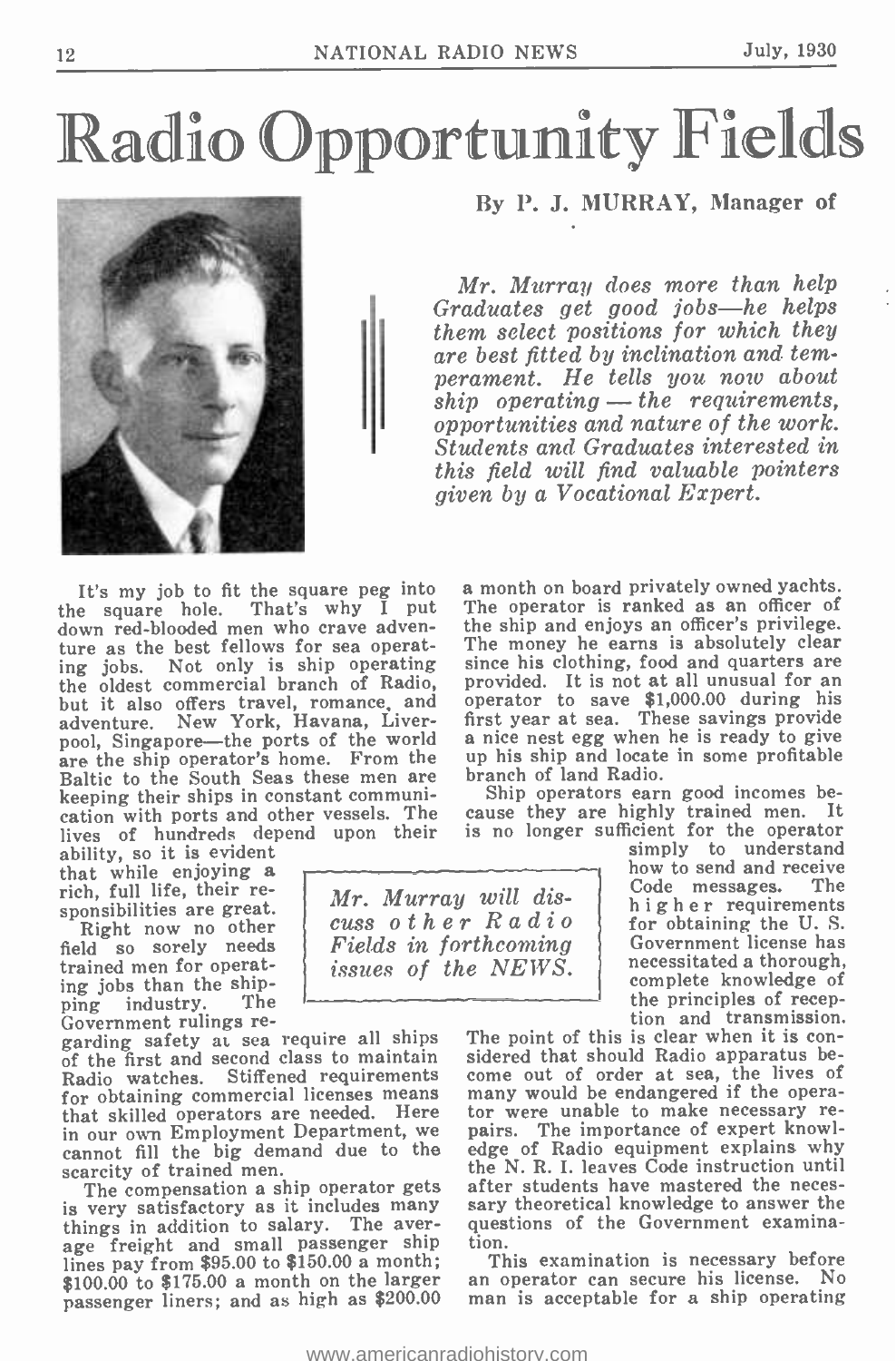

### N. R. I. Employment and Vocational Departments

job until he had the second -class license. This entitles him to serve on ships of the second-class. The first-class license is required for ships of the first-class. The difference between the two grades of license is based upon the number in the vessel's crew. Ships of the first-class carry a crew of more than fifty and are required to run a continuous Radio watch; ships of the second-class have<br>crews of less than fifty and are only required to maintain a Radio watch at stated intervals.

Here is my advice to the man interested in becoming a ship operator. First, be able to travel. If you have a large family you are quite likely to get homesick on a long cruise. Second, get thorough, complete knowledge of receiving and transmitting principles, as well as all types of Radio apparatus. Third, learn the Code. Diligent practice with the instruments furnished with the Code to meet the Government requirements.

After you have the required theoretical and practical knowledge to pass the ex- amination, get in touch with the Radio Supervisor of your nearest district. The Radio Division of the Department of Commerce has appointed these Radio Supervisors at various conveniently located places all over the United States. for the purpose of examining men who<br>wish to became Radio operators.  $Ex^*$  the folde course and has studied dil-<br>wish to became Radio operators.  $Ex^*$  the Code course and has studied dilwish to became Radio operators. aminations are held at all these offices periodically and the Supervisor of Radio<br>in each district will be glod to connected in this license examination. in each district will be glad to cooperate by giving necessary information regard- ing the time and place of the examination. If you do not know the address of the Supervisor in your district, a letter a score of the biggest men in Radio to-<br>or post card addressed to the N. R. I. downstand as ship energtons. It is a will bring the information to you without delay.

To summarize—ship operators are re-<br>quired to have a knowledge of sending and receiving Code messages. They must know the "how and why" of receiving and transmitting apparatus, plus knowledge of Radio laws and regulations. Fortunately, little special preparation is



Short wave transmitter ranging<br>from 15 to 90 meters on S. S.<br>"Bremen." sister ship of the "Eu-<br>ropa." This is but a small part of the vast Radio equipment on board requiring the service of many trained operators.

necessary to N. R. I. graduates. It has been my experience that the man who the Code course, and has studied diligently, has very little difficulty in pass-<br>ing his license examination.<br>Several years' experience at sea equips

a man, through actual experience, to fill the best jobs in the Radio industry.<br>David Sarnoff, R. C. A.'s president, and day, started as ship operators. It is a live -wire field and one that needs "live wires."

Trained men who want to see the world are needed—if you have the<br>"wanderlust" here's your big " wanderlust " here's your chance to see the world—and earn good money while doing so.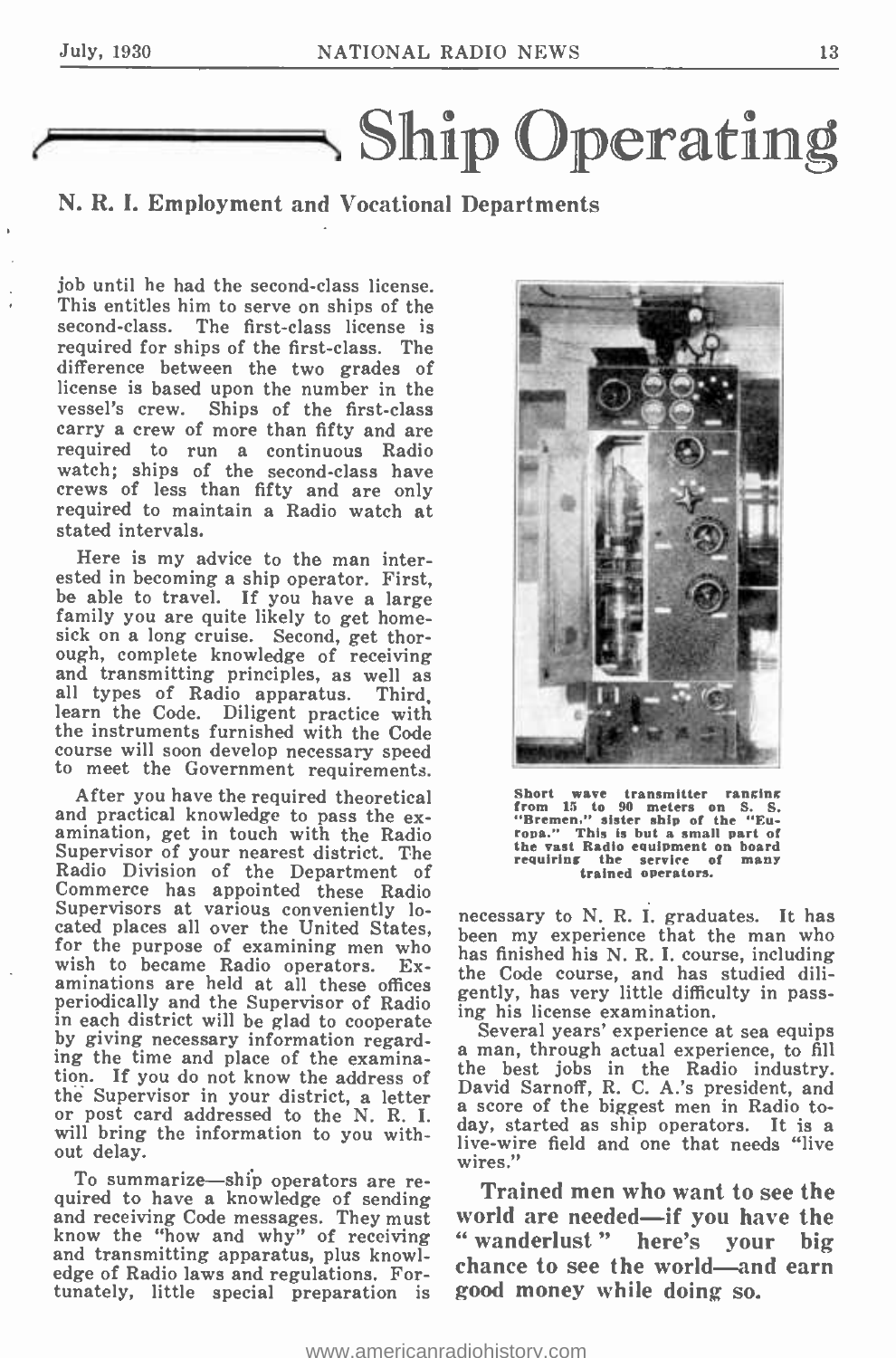

J. A. DOWIE

sary for this<br>When a voltmeter, ammeter or work. When a voltmeter, ammeter or  $\frac{1}{\text{first}}$ <br>milliammeter is available any resistance can be measured by the use of Ohm's the Law, but when both the voltmeter and we milliammeter are not handy a single voltmeter or milliammeter can be used for equals 400 ohms, which is correct. measuring resistances.

When the internal resistance of a voltmeter is known it can be used for obtaining the values of resistances and for adjusting variable resistors to the correct  $\frac{1}{\|x\|}$ values for grid bias and power output  $\theta$  of resistance units. Supposing a voltmeter has an internal resistance of 50 ohms per volt and a scale reading of  $\theta$  to  $100$  volts. The meter.<br>The tatal periodence of that meter is In this case. R is not unknown but is equal to The total resistance of that meter is, therefore, 5,000 ohms (50x100). Now if this voltmeter is connected across a good 45-volt "B" battery the reading of the  $^{9-90}_{8010}$ voltmeter will show 45 volts. If an un-<br>known resistance is now placed in series known resistance is now placed in series<br>with the voltmeter and the 45-volt battery and the voltmeter reading shows 20 volts, the resistance of the unknown resistance can be obtained in the following manner.

Divide the first reading of the voltmeter, that is 45 volts, by the second reading of the voltmeter which, in this with example, is 20 volts. The result is  $\frac{1}{20}$ <br>  $45 \div 20 = 2.25$ . Subtract 1 from this uring<br>
which leaves 1.25. Multiplying 1.25 by the the resistance of the voltmeter as full scale reading, that is, 5,000 multiplied the by  $1.25$  gives  $6,250$  ohms, which is the  $\frac{m_{11}}{60}$ resistance of the resistor placed in series with the voltmeter and 45-volt battery.<br>Take another example. A certain re-

sistance that is supposed to be 50,000 ohms is placed in series with the voltmeter and 45 -volt battery. The reading in this example is 3 volts. Dividing 45 by 3 and subtracting 1 leaves 14. When

## USING A VOLTMETER FOR MEASURING RESISTANCE By CHIEF INSTRUCTOR DOWIE

Occasions frequently arise when a R a di o-Trician wishes <sup>t</sup>o measure an unknown resistance but does not have available a t proper measuring instruments neces-

14 is multiplied by 5,000, the result is 70,000 ohms. The greatest source of error in this example lies in the low volt-<br>meter reading. Therefore, it is necessary to read the voltage reading on the scale very carefully.

the time the voitage should be adjusted so that the reading<br>proper meas-<br>that the voltmeter you are using has a scale read-The accuracy in these measurements is always greatest when the resistance to be measured is equal to the resistance of the voltmeter. For exequal to the resistance of the voltmeter. For ex-<br>ample, if the voltmeter has two or more scales,<br>the most suitable scale should be used and the<br>voltage should be adjusted so that the reading<br>of the voltmeter is as large a ing from 0 to 10 volts and another scale from 0 to 100 volts. The total resistance of the voltmeter from 0 to 10 adjustment is 500 ohms. (10x50.) The 0 to 100 adjustment is 5.000 ohms (100x50).

To check the accuracy of a 400 ohm resistor we first adjust the battery voltage to say 9 volts by using six good dry cells connected in series with the voltmeter and the 400 ohm resistor. Suppose we find the second reading of the voltmeter In this case to be 5 volts. 9 divided by 5 is equal to 1.8; 1.8 minus 1 gives .8. 500 multiplied by .8 equals 400 ohms, which is correct.

Now suppose we have a variable resistor having<br>a maximum resistance of 1.000 ohms and we wish<br>to adjust it to a value of 780 ohms for a grid bias<br>resistor. The voltmeter can be used to solve this problem by using this formula:

 $R = r$  (V1  $\div$  V2  $-$  1) where:  $R =$  the unknown resistance;  $r =$  the resistance of the meter;  $V1$  = the first reading of the meter;  $V2$  = the second reading of the meter.

In this case. R is not unknown but is equal to 780 ohms, but  $V^2$  is the unknown. Therefore, first we use the 0 to 10 scale on the voltmeter, which makes r equal to 500 ohms and we use a 9-volt battery so that  $V^1$  is e

$$
V2 = \frac{r \times V1}{R + r} = \frac{500 \times 9}{780 + 500} = 3.5
$$
 volts

The variable resistor is now inserted in series and the resistance varied until the reading on the voltmeter registers 3.5 volts. Then the resistance is very close to the required value of 780 ohms.

It should be understood that a voltmeter is only a sensitive milliammeter with a high series re-<br>sistance built into it. Therefore, a milliammeter with a known external resistance can be used in the same manner for measuring resistance as the voltmeter. When using a milliammeter for meas-<br>vring an unknown resistance, the current which the battery sends through the known resistance is<br>first read on the scale of the milliammeter; then<br>the unknown resistance is connected in series with the circuit and the reading is again taken in the milliammeter and the above formula can be used for determining the value of the unknown resistance. R is the unknown resistance, VI, the first tanding, V2, the second reading and r the known resistance. For example: Suppose the known re-<br>resistance. For example: Suppos resistance and the milliammeter. When the un- known resistance is placed in series with the circuit and we find the current is 2 milliamperes,<br>the ratio of the two readings is 2.5 minus 1 which<br>gives us 1.5. 5000 multiplied by 1.5 gives a value gives us  $1.5$ . 5000 multiplied by  $1.5$  gives of 7500 ohms for the unknown resistance.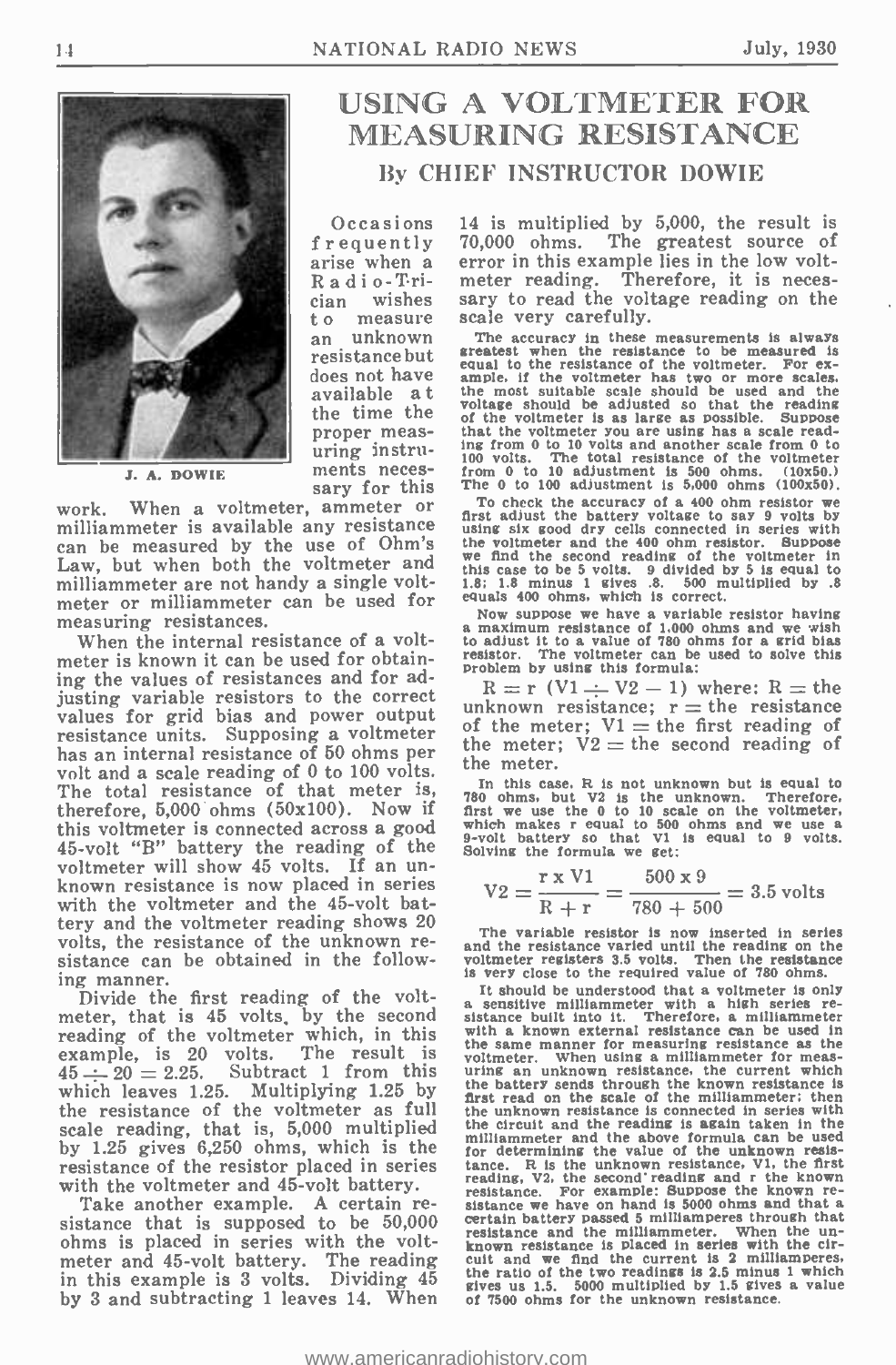## Radio Equipment on S. S. Europa

The S. S. Europa, which is pictured on the S. S. Europa, which is pictured on the S. O. T. T. S. T. T. S. T. S. T. S. T. S. T. T. S. T. T. S. T. T. S. T. T. S. T. T. T. S. T. T. T. T. T. S. T. T. T. T. T. T. T. T. T. T. T. The entire installation is so arranged<br>that it is possible to operate the long<br>wave, two short wave, and a special short-range transmitter, together with  $\frac{m}{k}$ the corresponding receivers simultane-Interference or responding receivers simultance happen that the prepared tube has the ously without interference. This use of same internal capacity as the tube in the several wave-lengths at the same time is set that is the latest application of modern Radio on a vessel of the Merchant Marine.

The S. S. Europa carries a main transmitter for long wave for direct communication with both continents; an inter-<br>mediate wave transmitter for close-range mediate wave transmitter for close-range (Pilot) and proceeded to connect wires<br>communication with shore stations and shore shore shore stations which was left<br>ships; a special low powered short-range the filament connecti the vessel; a short wave transmitter for long distance communication with al-<br>most any part of the globe, and an the<br>auxiliary quenched spark transmitter for off emergency use. Even some of the motor then soldered to the prong. A hole was<br>driven life-boats are Radio equipped to drilled through the bottom of the tube provide additional safety in case of base, and a small machine screw passed disaster.

The density of traffic on all existing Radio channels at sea, and the im-Radio channels at sea, and the im-<br>portance of speedy handling of this one-third as much room as the dummy<br>traffic, necessitates the use of receivers tube. It cannot be broken as easily as traffic, necessitates the use of receivers tube. It cannot be broken as easily as which require little attention from the the tube and at the same time it permits which require little attention from the operator. The Telefunken triple circuits balancing the set with used have wave ranges of  $120$  to  $1,200$  will be used in the set. used have wave ranges of 120 to 1,200 meters, 400 to 4,000 meters, and 3,000 to of course these adapters can be pur-<br>25,000. The arrangement of these re- abosed ready made but who wents to The arrangement of these receivers permit duplex communicationboth transmitters and receivers can be operated at the same time independently of each other. A special short wave re-<br>ceiver and an emergency receiver are  $\epsilon$  the 227. These naturally raise the tube used in addition to the regular receivers. Six antennae are used for the simultaneous operation of various transmitters and receivers-two long wave, three short wave, and one auxiliary.

Automatic equipment has been installed for high-speed communication. Service Director Armstrong By means of a tape perforator and automatic transmitter, 250 words per minute can be sent, and the same number received with the syphon recorder.<br>On the S. S. Europa's maiden voyage

six operators were on constant duty<br>handling a new record volume of ship-<br>to-shore Radio traffic. A Radio-minded<br>travelling public is demanding more Radio service which calls for many more trained men to design, manufacture, sell, install and operate ship Radio equipment.

## **Building An Adapter For Balancing A Receiver** By STUDENT HARRY R. DREW

a prepared tube for the purpose of balancing a set, but these tubes do not always receive the best care and treatment when banged around in the service Again, how many times does it same internal capacity as the tube in the set that is to be neutralized? Now for the adapter I have used.

An old UX226 tube was broken, the base cleaned out and the wires unsoldered from the prong. I then procured a set panel socket of the four prong type to each socket connection except one of the filament connections which was left The wires were then run down through the tube prong inside the tube base and the socket pushed down on to the top of the tube base, the wires cut off even with the end of the prong and then soldered to the prong. A hole was through this hole, and the hole in the socket to hold them together. The rebalancing the set with the same tube as

chased ready made but who wants to pay about \$1.50 for one when one can be made easily from an old tube base and a 15 -cent socket? I have one for use with the 226 tube and also one for the 227. These naturally raise the tube to be balanced up a little higher in the set, but I have never found a set in which they couldn't be used and I wouldn't be without them.

Service Director Armstrong says: "Pity the Contest Judges. They're going to be swamped with letters in the `Result' Contest."

The article by Mr. Bruce Barton in the April NEWS was printed through the courtesy of the Coca Cola Company's "Red Barrel"—that well edited house organ that helps to spread the fame of that well-<br>helps to spread the fame o

J